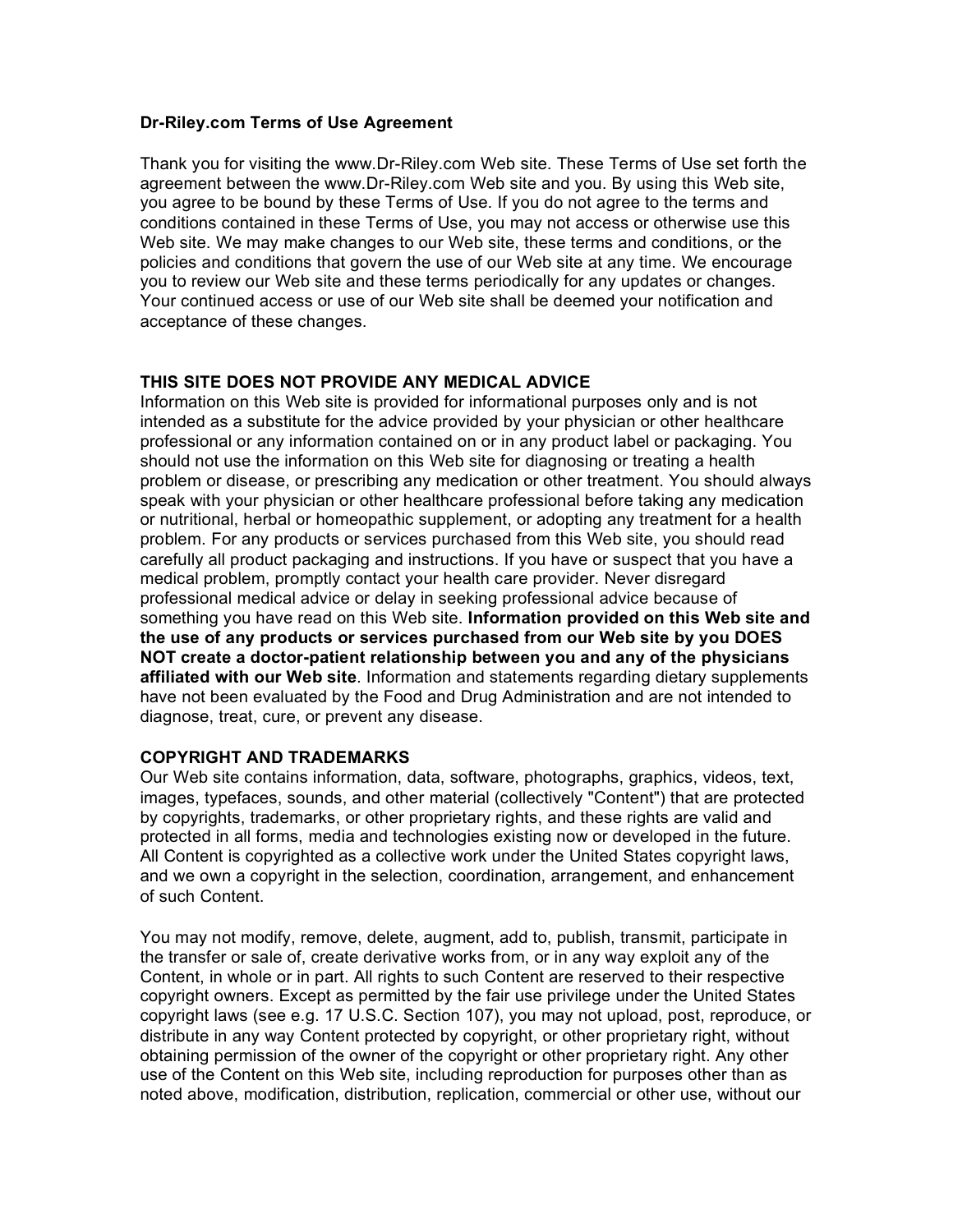prior written permission, is strictly prohibited. If you violate any of these terms, your permission to use the Content will automatically terminate and you must immediately destroy any copies you have of any portion of the Content.

#### **DISCLAIMERS**

This Web site is provided for your use on an "as is," "as available" basis. We, along with our affiliates, officers, directors, employees, agents, third-party content providers, merchants, sponsors, licensors, or the like (collectively, "associates"), do not make any representations or warranties of any kind, express or implied, with respect to our Web site or its Content, including, without limitation, the products, services or information offered or sold on or through our Web site or any other Web site to which our Web site links and the uninterrupted or error-free use of our Web site. We expressly disclaim all such representations and warranties, including, without limitation, all warranties of merchantability, accuracy, timeliness, completeness, fitness for a particular purpose and non-infringement to the fullest extent permitted by law. We do not warrant that our Web site or files available on our Web site will be free from corrupted data, computer viruses or similar destructive or contaminating code. No oral advice or written information provided by us or our affiliates shall create a warranty of any kind. Your use of this Web site and any site linked to our Web site is expressly at your own risk.

All information contained on our Web site, including information relating to medical and health conditions, products and treatments, is for informational purposes only, and not as medical advice. Such information is often presented in summary or aggregate form and is not meant to be a substitute for the advice provided by your physician or other medical professional(s) or for any information contained on or in any product packaging or labels. You should not use the information contained on this Web site for the diagnosis of a health problem or the prescription of medication.

You should always consult your physician and medical advisors before purchasing or using any products, services or information available on our Web site. In addition, you should carefully read all information provided by the manufacturers of the products or in the product packaging and labels before using any product purchased from our Web site. Information provided on this Web site and the use of any products or services purchased from our Web site by you DOES NOT constitute a doctor-patient relationship between you and any of the physicians affiliated with our Web site. Information and statements regarding dietary supplements have not been evaluated by the Food and Drug Administration and are not intended to diagnose, treat, cure or prevent any disease.

Further, we explicitly disclaim any responsibility for any product or service or the accuracy, content, or availability of information found on other Web sites that contain links to or from our Web site. Because some Web sites employ automated search results or otherwise link you to Web sites containing information that may be deemed inappropriate or offensive, we cannot be held responsible for the accuracy, copyright compliance, legality, or decency of material contained in third-party Web sites, and you hereby irrevocably waive any claim against us with respect to such Web sites.

Price and availability information on our Web site are subject to change without notice.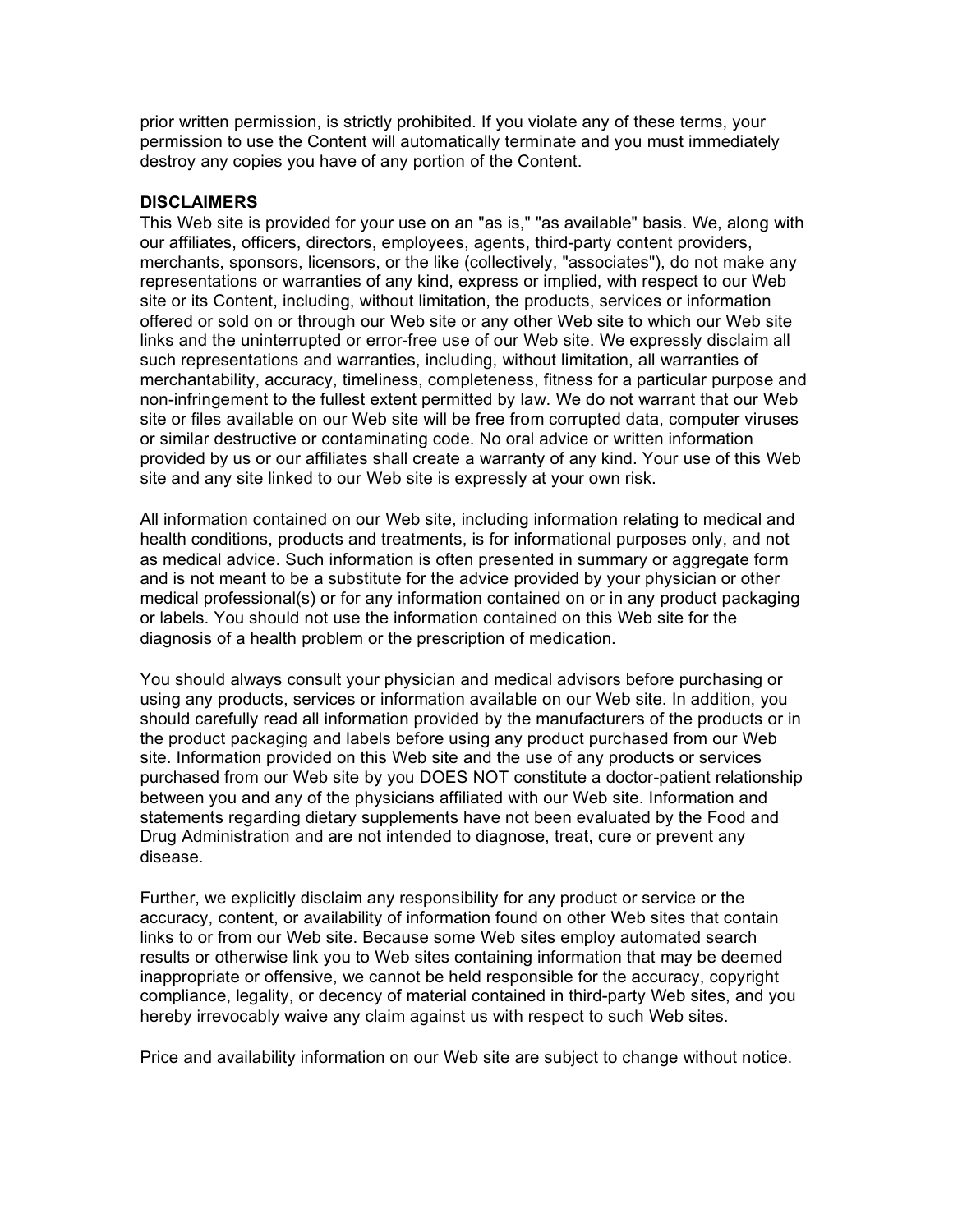# **LIMITATION OF LIABILITY**

Under no circumstances shall we or any other party involved in creating, producing, or distributing our Web site be liable for any direct, indirect, incidental, special or consequential damages or loss of profits, good will, use, data or other intangible losses (even if we have been advised of the possibility of such damages) that result from (i) any delay, failure, interruption or corruption of our Web site or any data or information transmitted in connection with the use of this Web site. (ii) personal injury or death caused by your use or misuse of our Web site, (iii) the cost of procurement of substitute goods and services resulting from your use of any goods, data, information or services purchased or obtained or messages received or transactions entered into, through or from our Web site (iv) unauthorized access to or alteration of your transmissions or data, (v) statements or conduct of any third party on our Web site, or (vi) any other matter relating to our Web site. You hereby acknowledge that this paragraph shall apply to all content, merchandise, and services available through our Web site. Because some states do not allow the exclusion or limitation of liability for consequential or incidental damages, in such states, liability is limited to the fullest extent permitted by law.

Notwithstanding the above, our sole liability for any reason to you, and your sole and exclusive remedy for any cause or claim whatsoever, shall be limited to the amount paid by you for any product, information or service purchased by you from us through our Web site.

#### **INDEMNITY**

You agree to indemnify, defend, and hold harmless us, our officers, directors, employees, agents, providers, merchants, sponsors, licensors and affiliates from and against all claims, actions, demands, judgments, losses, and liabilities (including, without limitation, costs, expenses and attorneys' fees) by you or any third-party resulting or arising, directly or indirectly, out of Content you submit, post to or transmit through our Web site, your use of our Web site, your connection to our Web site, your violation of these Terms of Use, or your violation of any rights of another person.

# **PRIVACY**

We respect your privacy in accordance with the terms of our Privacy Policy. We reserve the right to monitor our Web site and to disclose any information recorded or posted on, submitted to, or transmitted through our Web site to the extent that we, in our sole discretion, deem such disclosure necessary or appropriate to comply with any law, regulation, subpoena, or government request, to operate our Web site, or to protect our rights or property or the rights or property of our users.

#### **EXPORT**

The United States export control laws regulate the export and re-export of technology originating in the United States. This includes the electronic transmission of information and software to foreign countries and to certain foreign nationals. You agree to abide by these laws and their regulations, including, but not limited to, the Export Administration Act and the Arms Export Control Act, and not to transfer, by electronic transmission or otherwise, any Content derived from our Web site to either a foreign national or a foreign destination in violation of such laws.

# **OUR RIGHTS**

We may elect to electronically monitor areas of our Web site. We are not responsible for